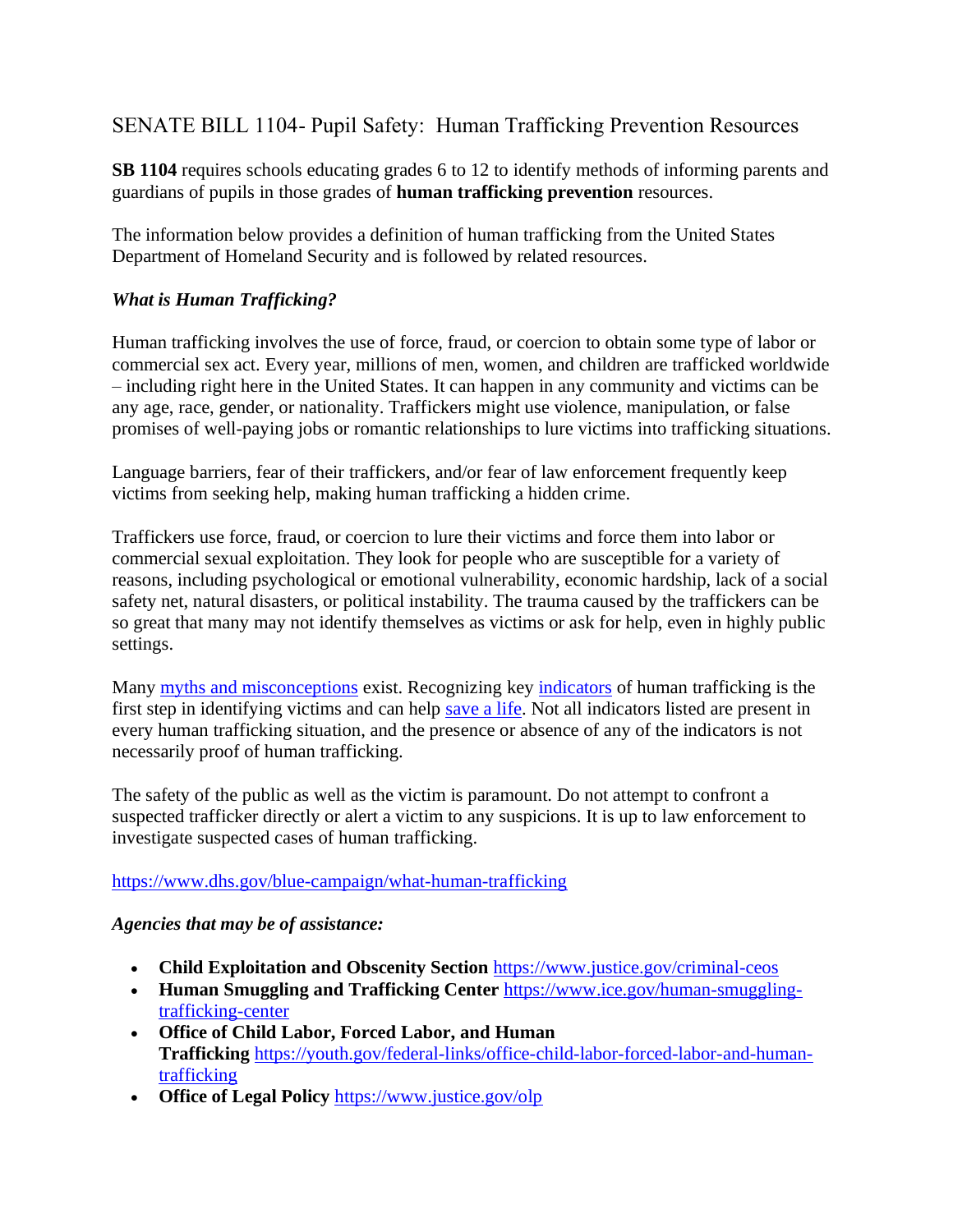- **Office of Victims of Crime** <https://www.ovc.gov/>
- **Office to Monitor and Combat Trafficking in Persons** [https://www.state.gov/bureaus](https://www.state.gov/bureaus-offices/under-secretary-for-civilian-security-democracy-and-human-rights/office-to-monitor-and-combat-trafficking-in-persons/)[offices/under-secretary-for-civilian-security-democracy-and-human-rights/office-to](https://www.state.gov/bureaus-offices/under-secretary-for-civilian-security-democracy-and-human-rights/office-to-monitor-and-combat-trafficking-in-persons/)[monitor-and-combat-trafficking-in-persons/](https://www.state.gov/bureaus-offices/under-secretary-for-civilian-security-democracy-and-human-rights/office-to-monitor-and-combat-trafficking-in-persons/)

### *Hotlines:*

#### **Human Trafficking Help and Reporting** <https://humantraffickinghotline.org/report-trafficking>

- **Call the National Human Trafficking Hotline toll-free hotline at 1-888-373-7888**: Anti-Trafficking Hotline Advocates are available 24/7 to take reports of potential human trafficking.
- **Text the National Human Trafficking Hotline at 233733.** Message and data rates may apply.
- **Chat the National Human Trafficking Hotline via [www.humantraffickinghotline.org/chat](http://www.humantraffickinghotline.org/chat)**
- **Submit a tip online through the anonymous online reporting form below.** However, please note that if the situation is urgent or occurred within the last 24 hours we would encourage you to call, text or chat.

**ICE Human Trafficking Help and Reporting** [https://youth.gov/federal-links/ice-human](https://youth.gov/federal-links/ice-human-trafficking-help-and-reporting)[trafficking-help-and-reporting](https://youth.gov/federal-links/ice-human-trafficking-help-and-reporting)

• **Call 1-866-347-2423, toll-free (24/7)**, to report suspected human trafficking crimes or to get help from law enforcement.

#### **National Human Trafficking Resource Center, Help and**

**Reporting** <https://humantraffickinghotline.org/resources>

• **Call 1-888-373-7888 (TTY: 711), Text 233733**

#### **Sexually Exploited or Abused Minors Reporting** [https://www.justice.gov/criminal](https://www.justice.gov/criminal-ceos/report-violations)[ceos/report-violations](https://www.justice.gov/criminal-ceos/report-violations)

#### **Child Pornography**

- To report an incident involving the possession, distribution, receipt, or production of child pornography, file a report on the National Center for Missing & Exploited Children (NCMEC)'s website at [www.cybertipline.com,](http://www.cybertipline.com/) or call **1-800-843-5678**. Your report will be forwarded to a law enforcement agency for investigation and action.
- You may also wish to report the incident to federal, state, or local law enforcement personnel.

#### **Child Sexual Abuse**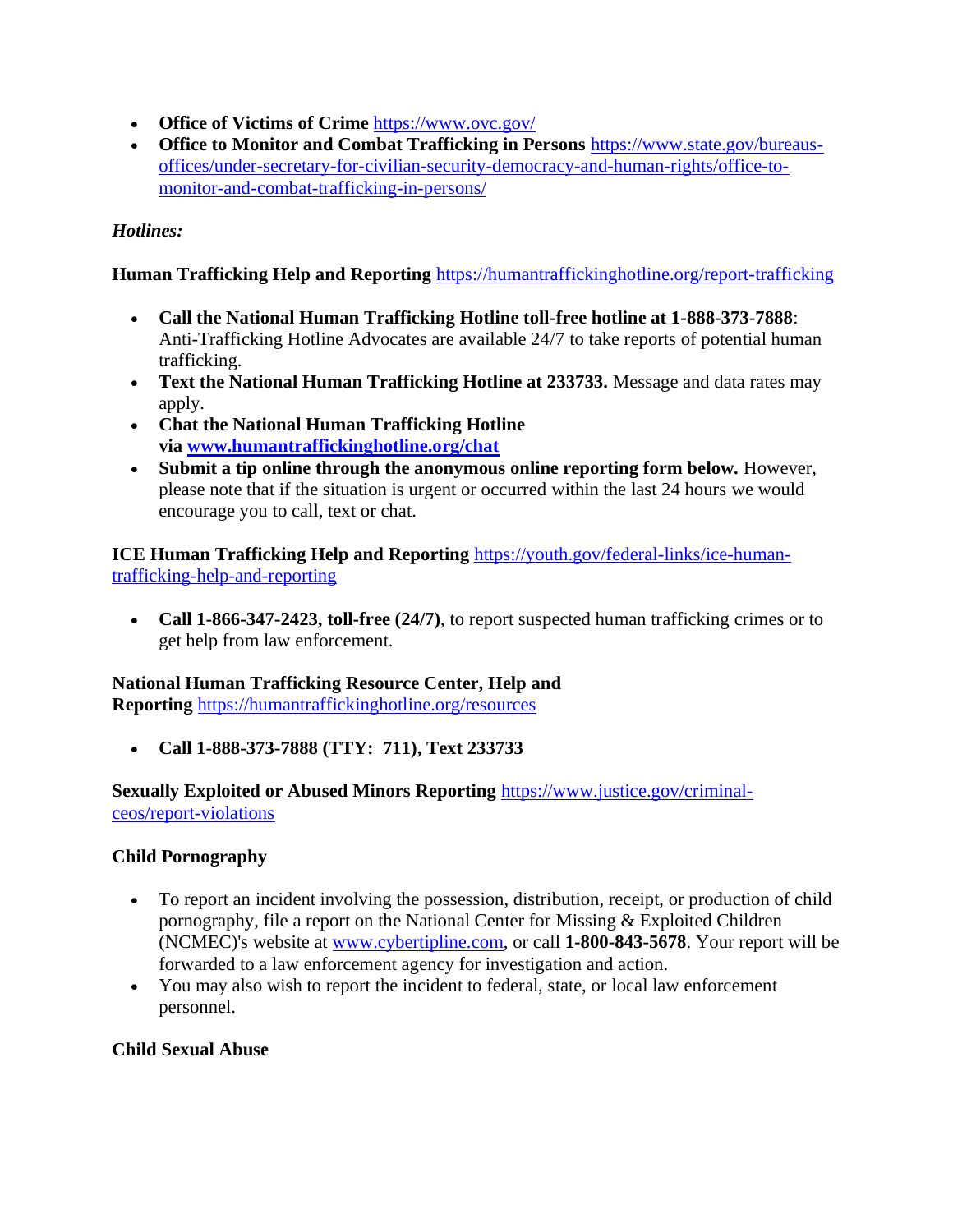- Child sexual abuse matters are generally handled by local and state authorities, and not by the federal government.
- To report a child sexual abuse issue, contact your local or state law enforcement agency.

# **Extraterritorial Sexual Exploitation of Children**

- To report an incident or suspicious situation that may involve the extraterritorial sexual exploitation of children, call the National Human Trafficking Resource Center (NHTRC) at **1-888-3737-888**, or file a confidential online report at [http://www.polarisproject.org/what-we-do/national-human-trafficking-hotline/report-a](http://www.polarisproject.o/)[tip.](http://www.polarisproject.o/) Your report will be forwarded to a law enforcement agency for investigation and action.
- You can also report an incident or suspicious situation to Immigration and Customs Enforcement/ Homeland Security Investigations (ICE) by calling the ICE hotline at **1-866- 347-2423**, or emailing ICE at [predator@DHS.gov.](mailto:predator@DHS.gov)

# **International Parental Kidnapping**

- To report an international parental kidnapping situation, contact the U.S. Department of State, Office of Children's Issues. This office coordinates efforts to seek the return of children abducted by their parents to foreign countries. Call the office at (202) 312-9700, or visit the [U.S. Department of State International Parental Child Abduction website.](https://travel.state.gov/content/travel/en/International-Parental-Child-Abduction.html%22%20%5Ct%20%22_blank)
- You can also file a missing child report with the National Center for Missing & Exploited Children (NCMEC) by calling **1-800-The-Lost** (**1-800-843-5678**).
- You may also wish to report the incident to federal, state, or local law enforcement personnel.

# **Obscenity**

- To report obscene material sent to a child, a misleading domain name or misleading words or images on the Internet, file a report on the National Center for Missing and Exploited Children (NCMEC)'s website at [www.cybertipline.com,](http://www.cybertipline.com/) or call **1-800-843-5678**. Your report will be forwarded to a law enforcement agency for investigation and action.
- To report obscene or indecent material broadcast over the radio or television, contact the Federal Communication Commission (FCC), which regulates radio and television broadcasting. You can report a complaint by calling the FCC at **1-888-CALL-FCC (1- 888-225-5322)**, faxing **1-866-418-0232**, submitting online at [http://transition.fcc.gov/eb/oip/Compl.html/,](http://transition.fcc.gov/eb/oip/Compl.html/) or writing to the FCC at:

Consumer & Governmental Affairs Bureau

Consumer Inquiries and Complaints Division

445 12th St., SW

Washington, DC 20554